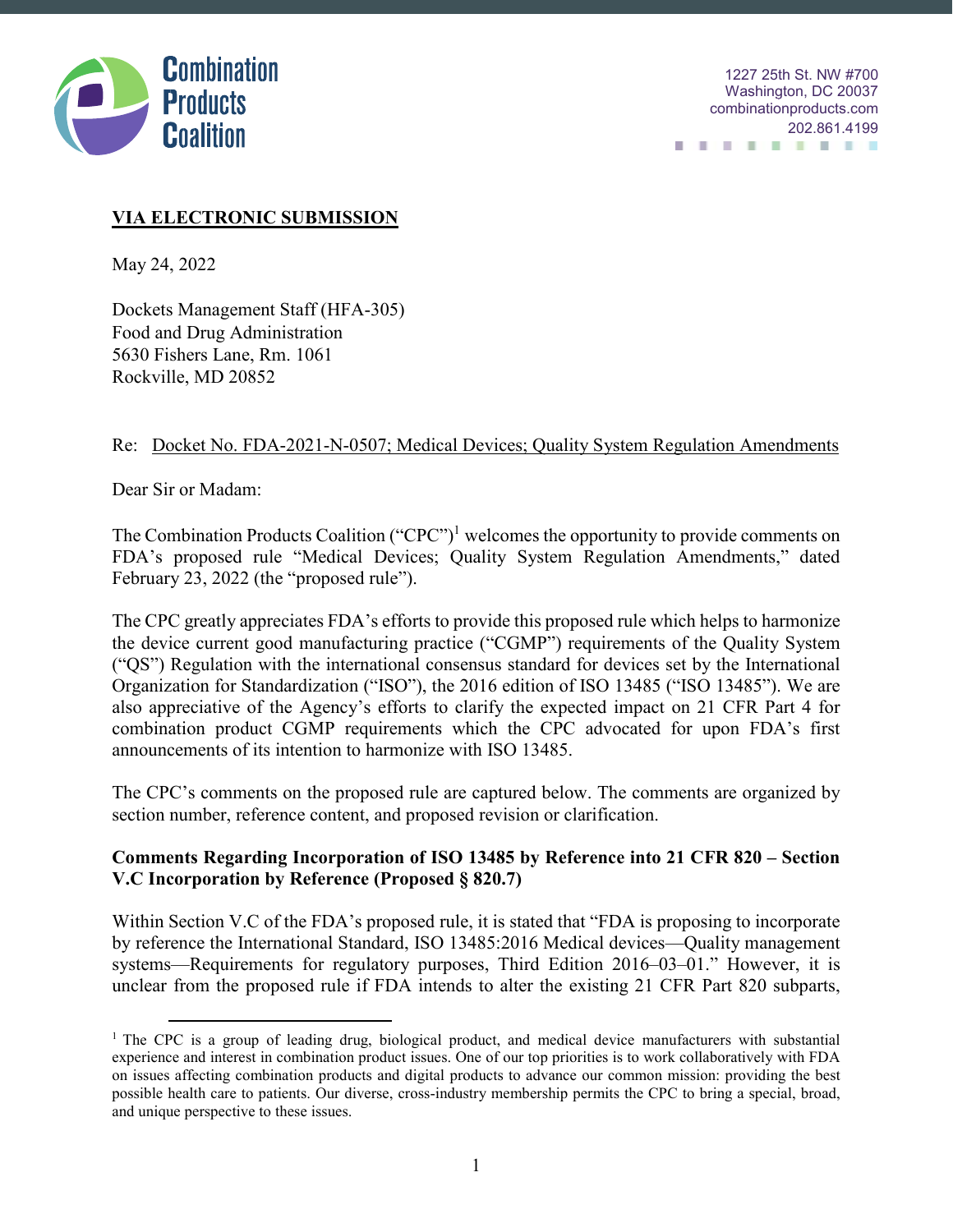specifically the titles and structure of the 21 CFR Part 820 clauses. The proposed rule outlines that the FDA intends to incorporate ISO 13485 by 'reference' within the existing 21 CFR Part 820 framework; however, it is unclear how this will impact the current titles and subparts of 21 CFR Part 820. The implications of any such changes should be explicitly stated such that industry, including combination product manufacturers, can adequately assess the impact of any such changes within existing compliant quality management systems. Ideally, the Agency would adjust the text of 21 CFR Part 820 in such a way that the titles and subparts remain the same, thus avoiding the need to substantially modify existing cross references and citations within industry and Agency systems.

#### **Comments Regarding Mutual Recognition for cGMPs Pharmaceutical Products – Section V.G Proposed Conforming Amendments**

Within Section V.G of the FDA's proposed rule, FDA states, "[W]e are proposing conforming amendments to the part 4 references to the corresponding clauses in ISO 13485. To that end, we are taking comment on the proposed conforming amendments and whether additional changes are necessary to assure compliance with part 4. The QS requirements outlined in part 4 are not fundamentally different than the corresponding requirements in ISO 13485."

The CPC agrees with the Agency's assessment that the QS requirements outlined in part 4 are not fundamentally different than the corresponding requirements in ISO 13485. However, it is unclear from these comments and the proposed rule more broadly if the Agency intends to advance the mutual recognition of Pharmaceutical GMPs<sup>2</sup> for combination product manufacturers that have aligned their quality management systems to 21 CFR Part 4.4(b)(2) to meet GMP requirements for the Combination Product.

#### **Comments Regarding Proposed Revisions to § 4.4, paragraph (b)(1) and the introductory text to paragraph (b)(2) – Section V.G Proposed Conforming Amendments and Section X.II References**

As noted above, within Section V.G of the proposed rule, FDA states, "[W]e are proposing conforming amendments to the part 4 references to the corresponding clauses in ISO 13485. To that end, we are taking comment on the proposed conforming amendments and whether additional changes are necessary to assure compliance with part 4. The QS requirements outlined in part 4 are not fundamentally different than the corresponding requirements in ISO 13485."

Furthermore, within Section XII of the proposed rule, it is stated that, for co-packaged and single entity Combination Products, there are clauses of ISO 13485 within the QMSR requirements for devices that must also be shown to have been satisfied, including 'Improvement' Clause 8.4 and Clause 8.5 and its subclauses of ISO 13485.

 <sup>2</sup> *See* "U.S.-UK Mutual Recognition Agreement" and "U.S.-EU Mutual Recognition Agreement Sectoral Annex for GMPs," *available at https://www.fda.gov/international-programs/international-arrangements/mutual-recognition*agreement-mra.